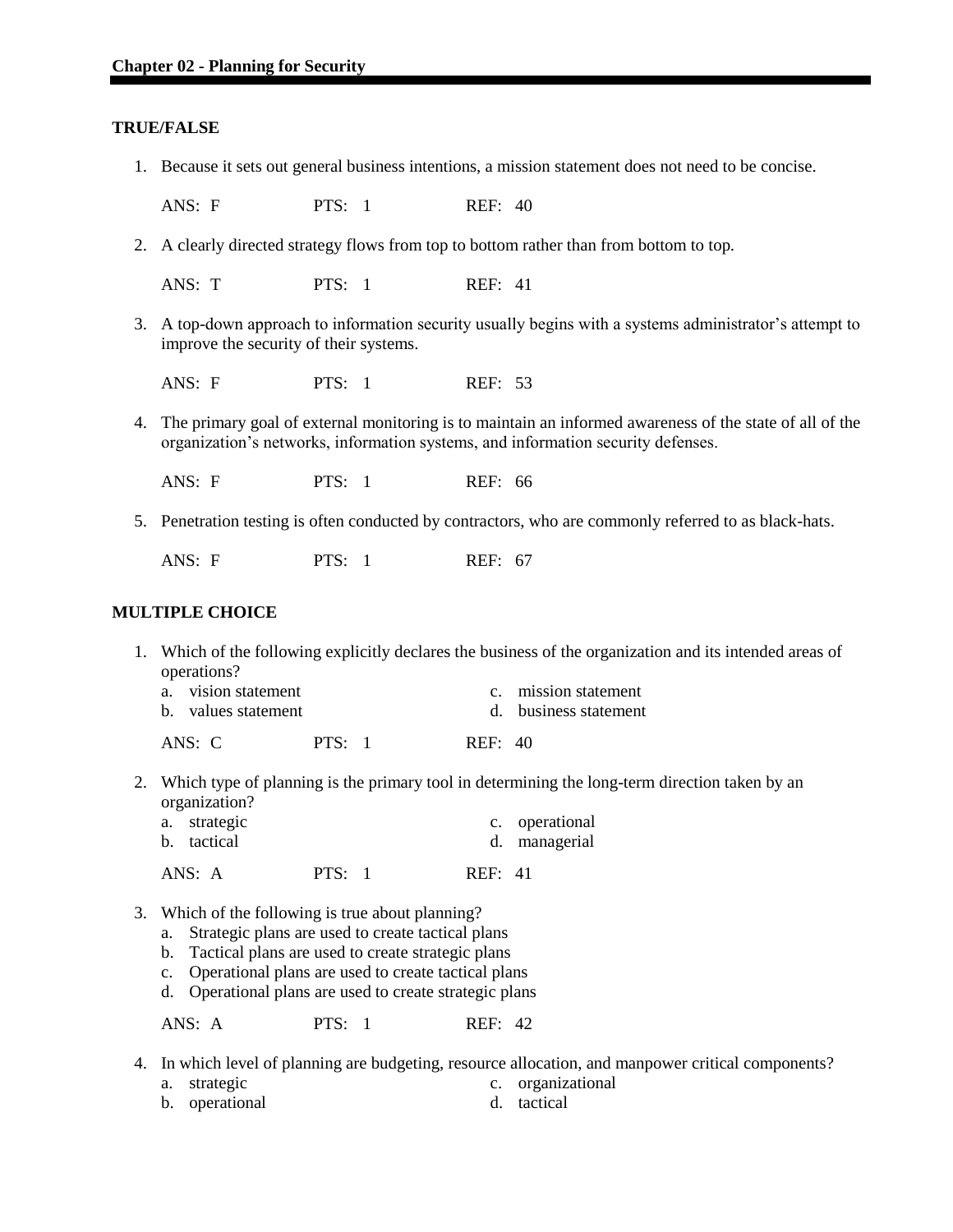ANS: D PTS: 1 REF: 43

- 5. Which type of planning is used to organize the ongoing, day-to-day performance of tasks?
	- a. Strategic c. Organizational<br>b. Tactical d. Operational d. Operational

ANS: D PTS: 1 REF: 43

6. The basic outcomes of InfoSec governance should include all but which of the following?

- a. Value delivery by optimizing InfoSec investments in support of organizational objectives
- b. Performance measurement by measuring, monitoring, and reporting information security governance metrics to ensure that organizational objectives are achieved
- c. Time management by aligning resources with personnel schedules and organizational objectives
- d. Resource management by utilizing information security knowledge and infrastructure efficiently and effectively

ANS: C PTS: 1 REF: 46

- 7. The National Association of Corporate Directors (NACD) recommends four essential practices for boards of directors. Which of the following is NOT one of these recommended practices?
	- a. Hold regular meetings with the CIO to discuss tactical InfoSect planning
	- b. Assign InfoSec to a key committee and ensure adequate support for that committee
	- c. Ensure the effectiveness of the corporation's InfoSec policy through review and approval
	- d. Identify InfoSec leaders, hold them accountable, and ensure support for them

ANS: A PTS: 1 REF: 46

- 8. Which of the following should be included in an InfoSec governance program?
	- a. An InfoSec time management policy
	- b. An InfoSec risk management methodology
	- c. An InfoSec project management assessment from an outside consultant
	- d. All of these are components of the InfoSec governance program

ANS: B PTS: 1 REF: 46-47

9. According to the Corporate Governance Task Force (CGTF), which phase in the IDEAL model and framework lays the groundwork for a successful improvement effort?

| a. Initiating   | c. Acting   |
|-----------------|-------------|
| b. Establishing | d. Learning |

ANS: A PTS: 1 REF: 48

10. According to the Corporate Governance Task Force (CGTF), during which phase in the IDEAL model and framework does the organization plan the specifics of how it will reach its destination?

| a. Initiating<br>b. Establishing |        |                | c. Acting<br>d. Learning |
|----------------------------------|--------|----------------|--------------------------|
| ANS: B                           | PTS: 1 | <b>REF: 48</b> |                          |

- 11. Which of the following is an information security governance responsibility of the Chief Security Officer?
	- a. Communicate policies and the program
	- b. Set security policy, procedures, programs and training
	- c. Brief the board, customers and the public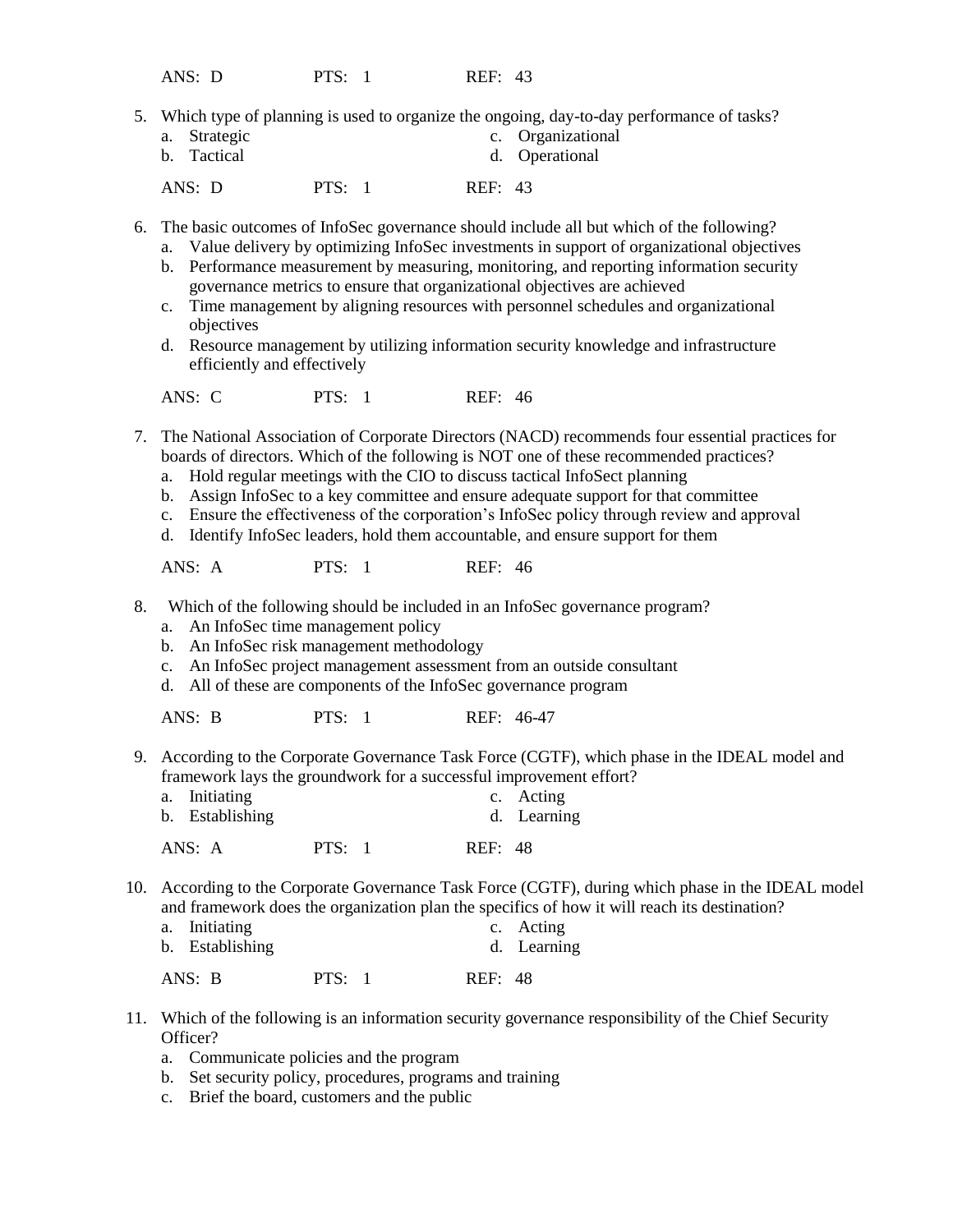|     | d. Implement policy, report security vulnerabilities and breaches                                                                                                                                                                                 |               |                |                                                                                                                                                                        |
|-----|---------------------------------------------------------------------------------------------------------------------------------------------------------------------------------------------------------------------------------------------------|---------------|----------------|------------------------------------------------------------------------------------------------------------------------------------------------------------------------|
|     | ANS: B                                                                                                                                                                                                                                            | PTS: $1$      | <b>REF: 49</b> |                                                                                                                                                                        |
|     | strong upper-management support<br>a.<br>a clear planning and implementation process<br>$\mathbf{b}$ .<br>utilizes the technical expertise of the individual administrators<br>$\mathbf{c}$ .<br>coordinated planning from upper management<br>d. |               |                | 12. Which of the following is a key advantage of the bottom-up approach to security implementation?                                                                    |
|     | ANS: C                                                                                                                                                                                                                                            | PTS: $1$      | REF: 53        |                                                                                                                                                                        |
|     | prepare software demonstrations<br>a.<br>b. organize workshop activities                                                                                                                                                                          |               |                | 13. Which of the following is a key step needed in order for a JAD approach to be successful?<br>c. provide sequence-driven policies<br>d. use event-driven procedures |
|     | ANS: B                                                                                                                                                                                                                                            | PTS: $1$      | REF: 54        |                                                                                                                                                                        |
|     | as its starting point?<br>continuous<br>a.<br>b. cycle-based                                                                                                                                                                                      |               |                | 14. In which model in the SecSDLC does the work products of each phase fall into the next phase to serve<br>c. circular<br>d. waterfall                                |
|     | ANS: D                                                                                                                                                                                                                                            | PTS: $1$      | REF: 55        |                                                                                                                                                                        |
|     | 15. What is the first phase of the SecSDLC?<br>analysis<br>a.<br>b. investigation<br>ANS: B                                                                                                                                                       | PTS: $1$      | REF: 55        | c. logical design<br>d. physical design                                                                                                                                |
|     | 16. In which phase of the SecSDLC does the risk management task occur?<br>physical design<br>a.<br>b. implementation                                                                                                                              |               |                | c. investigation<br>d. analysis                                                                                                                                        |
|     | ANS: D                                                                                                                                                                                                                                            | PTS: $1$      | REF: 56        |                                                                                                                                                                        |
|     | Espionage or trespass<br>a.<br>Information extortion<br>$b_{1}$<br>ANS: B                                                                                                                                                                         | PTS: $1$      | REF: 57        | 17. Blackmail threat of informational disclosure is an example of which threat category?<br>c. Sabotage or vandalism<br>d. Compromises of intellectual property        |
|     | quick access to a system at a later time by bypassing access controls?<br>a. brute force<br>b. DoS                                                                                                                                                |               |                | 18. Which of the following is a feature left behind by system designers or maintenance staff that allows<br>c. back door<br>d. hoax                                    |
|     | ANS: C                                                                                                                                                                                                                                            | <b>PTS: 1</b> | REF: 59        |                                                                                                                                                                        |
| 19. | target?<br>a. malicious code                                                                                                                                                                                                                      |               | $c_{\cdot}$    | Which type of attack involves sending a large number of connection or information requests to a<br>brute force                                                         |
|     | b. denial-of-service (DoS)<br>ANS: B                                                                                                                                                                                                              | PTS: $1$      | REF: 59        | d. spear fishing                                                                                                                                                       |
|     |                                                                                                                                                                                                                                                   |               |                |                                                                                                                                                                        |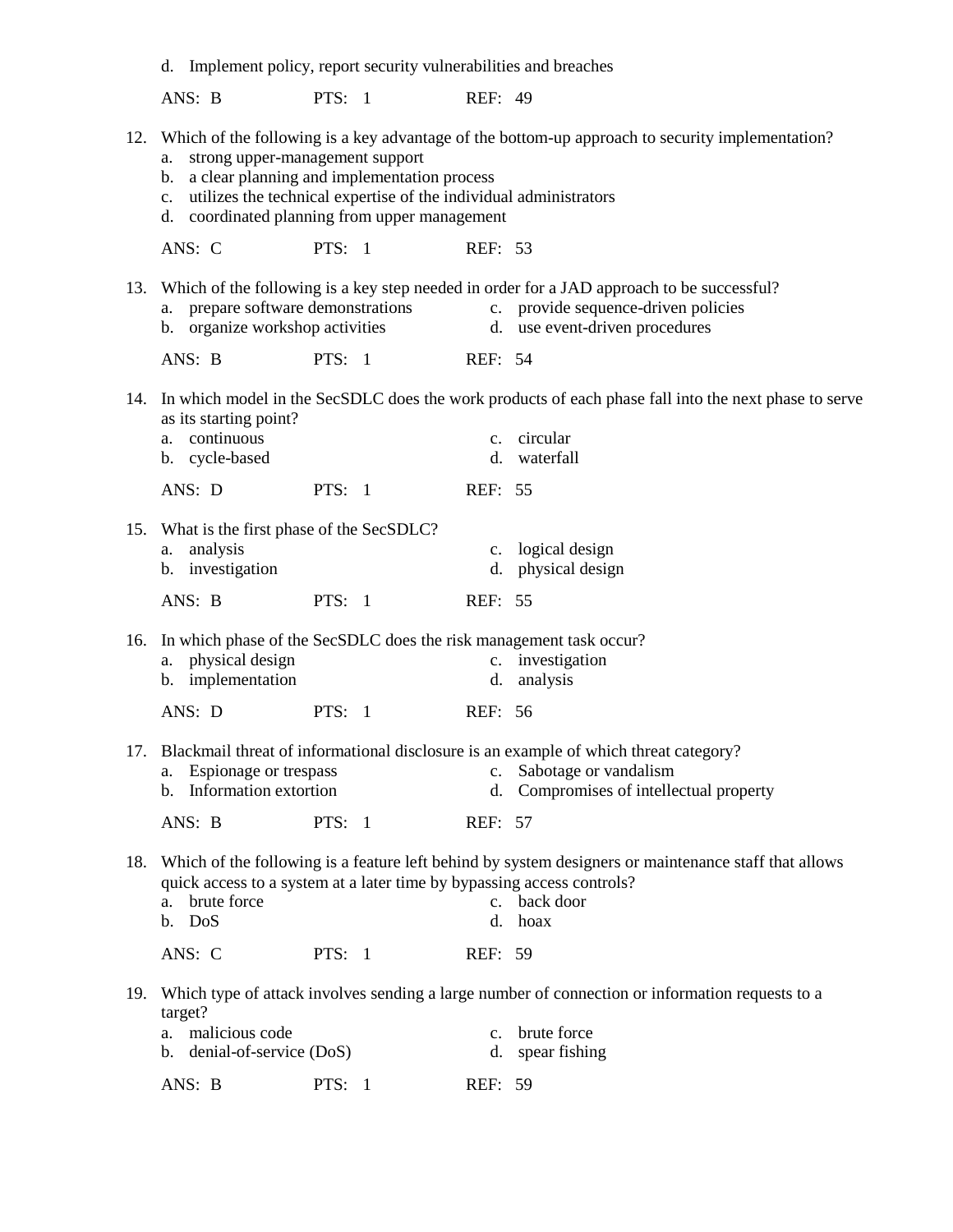20. Which of the following set the direction and scope of the security process and provide detailed instruction for its conduct?

- 
- 
- a. system controls c. operational controls
- b. technical controls d. managerial controls

ANS: D PTS: 1 REF: 61

## **COMPLETION**

1. The impetus to begin an SDLC-based project may be \_\_\_\_\_\_\_\_\_\_\_\_\_\_\_\_\_\_\_\_, that is, a response to some activity in the business community, inside the organization, or within the ranks of employees, customers, or other stakeholders.

ANS: event-driven event driven

PTS: 1 REF: 55

2. A \_\_\_\_\_\_\_\_\_\_\_\_\_ overflow is an application error that occurs when the system can't handle the amount of data that is sent.

ANS: buffer

PTS: 1 REF: 59

3. A(n) \_\_\_\_\_\_\_\_\_\_\_ attack enables an attacker to extract secrets maintained in a security system by observing the time it takes the system to respond to various queries.

ANS: timing

PTS: 1 REF: 60

4. \_\_\_\_\_\_\_\_\_resources include people, hardware, and the supporting system elements and resources associated with the management of information in all its states.

ANS: Physical

PTS: 1 REF: 62

5. The \_\_\_\_\_\_\_\_\_\_\_\_\_\_\_\_\_\_\_\_\_\_ phase is the last phase of SecSDLC, but perhaps the most important.

ANS: maintenance and change

- 6. In \_\_\_\_\_\_\_\_\_\_\_\_\_\_\_\_\_\_\_\_ testing, security personnel simulate or perform specific and controlled attacks to compromise or disrupt their own systems by exploiting documented vulnerabilities.
	- ANS: penetration
	- PTS: 1 REF: 66-67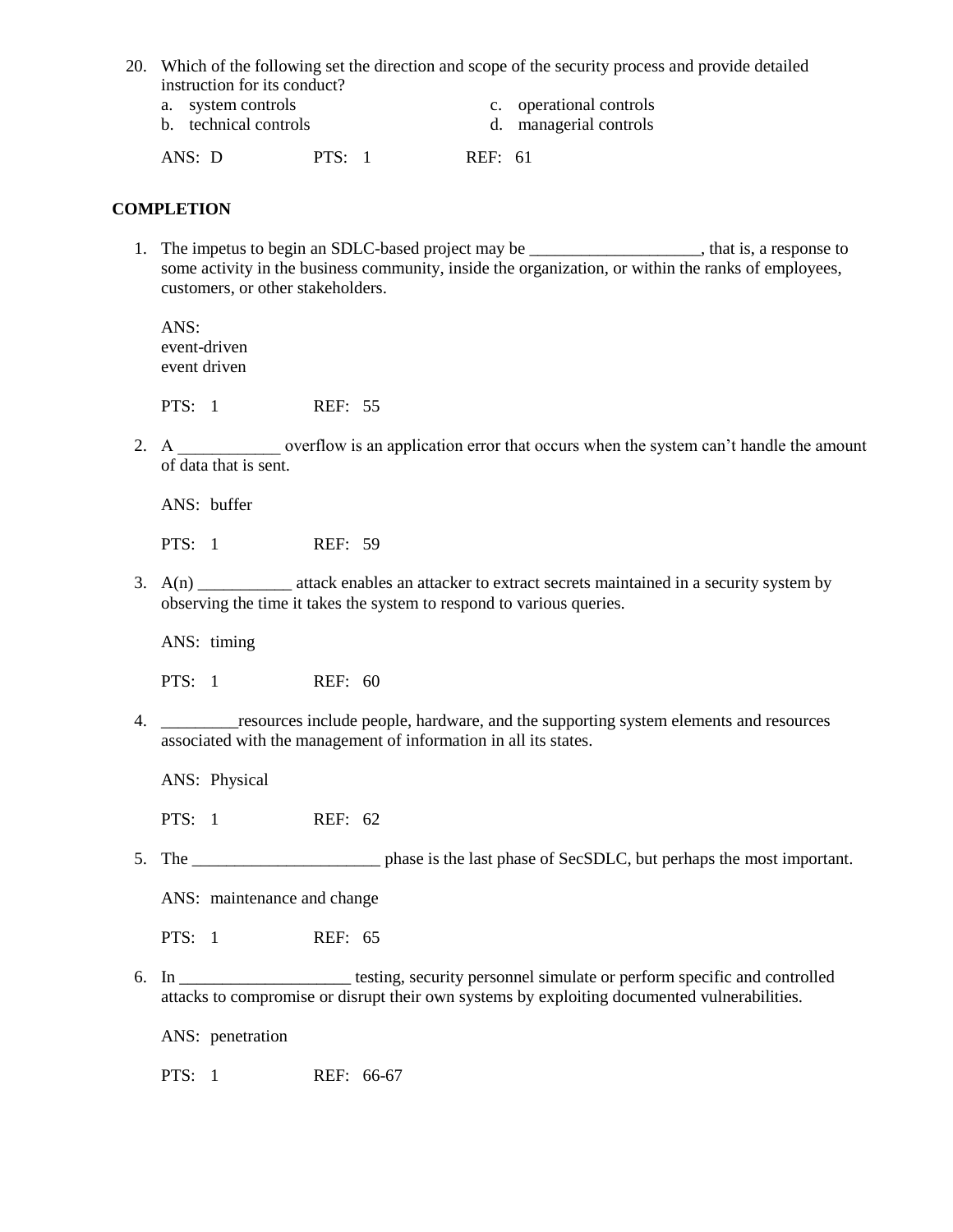- 
- 
- 
- 
- e. risk assessment i. threat agent
- a. attack f. risk management
- b. data owner g. strategic planning
- c. exploit h. operational controls
- d. plan-driven i. technical controls
	-
- 1. usually a documented way to circumvent controls or take advantage of weaknesses in control systems
- 2. the process of moving an organization towards its vision by accomplishing its mission
- 3. an act that is an intentional or unintentional attempt to compromise the information and/or the systems that support it
- 4. assigns a comparative risk rating or score to each specific information asset
- 5. measures that use or implement a technical solution to reduce risk of loss in an organization
- 6. individual who determines the level of classification associated with data
- 7. measures that deal with the functionality of security in an organization
- 8. associated with assessing risks and then implementing or repairing controls to assure the confidentiality, integrity, and availability of information
- 9. a specific instance or component that represents a danger to an organization's assets
- 10. the impetus for a project that is the result of a carefully developed planning strategy

| 1. ANS: C      |               | PTS: $1$ | REF: 59        |  |
|----------------|---------------|----------|----------------|--|
| 2. ANS: G      |               | PTS: 1   | <b>REF: 41</b> |  |
| 3. ANS: A      | PTS: 1        |          | REF: 59        |  |
| 4. ANS: E      | PTS: 1        |          | REF: 60        |  |
| 5. ANS: I      | PTS: 1        |          | REF: 62        |  |
| 6. ANS: B      | PTS: 1        |          | REF: 64        |  |
| 7. ANS: H      | PTS: 1        |          | REF: 61        |  |
| 8. ANS: F      | PTS: 1        |          | REF: 60        |  |
| 9. ANS: J      | PTS: 1        |          | REF: 59        |  |
| $10.$ ANS: $D$ | <b>PTS: 1</b> |          | REF: 55        |  |
|                |               |          |                |  |

# **SHORT ANSWER**

1. Information security governance yields significant benefits. List five.

ANS:

1. An increase in share value for organizations

2. Increased predictability and reduced uncertainty of business operations by lowering information-security-related risks to definable and acceptable levels

3. Protection from the increasing potential for civil or legal liability as a result of information inaccuracy or the absence of due care

- 4. Optimization of the allocation of limited security resources
- 5. Assurance of effective information security policy and policy compliance
- 6. A firm foundation for efficient and effective risk management, process improvement, and rapid incident response
- 7. A level of assurance that critical decisions are not based on faulty information
- 8. Accountability for safeguarding information during critical business activities, such as mergers and acquisitions, business process recovery, and regulatory response.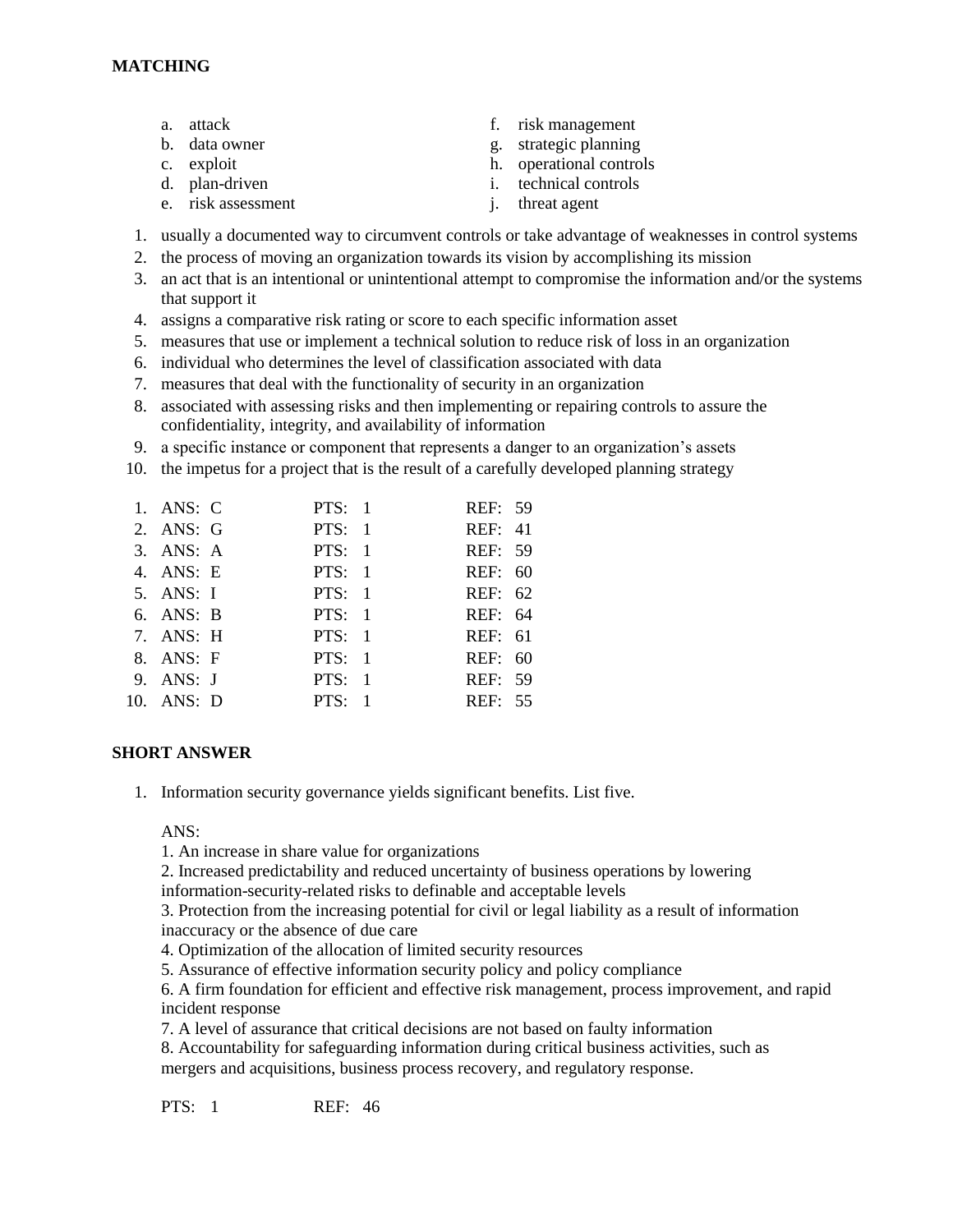2. Describe what happens during each phase of the IDEAL General governance framework.

ANS:

Initiating - Lay the groundwork for a successful improvement effort. Diagnosing - Determine where you are relative to where you want to be. Establishing - Plan the specifics of how you will reach your destination. Acting - Do the work according to the plan. Learning - Learn from the experience and improve your ability to adopt new improvements in the future.

PTS: 1 REF: 48

3. There are twelve categories of threats to information security. List five of them and provide an example of each.

| ANS:                                  |                                                    |
|---------------------------------------|----------------------------------------------------|
| Threat category                       | Example                                            |
| Compromises to intellectual property  | Software piracy or other copyright infringement    |
| Deviations in quality of service      | Fluctuations in power, data, and other services    |
| Espionage or trespass                 | Unauthorized access and/or data collection         |
| Forces of nature                      | Fire, flood, earthquake, lightning, etc.           |
| Human error or failure                | Accidents, employee mistakes,                      |
| Information extortion                 | Blackmail threat of information disclosure         |
| Sabotage or vandalism                 | Damage to or destruction of systems or information |
| Software attacks                      | Malware: viruses, worms, macros, etc.              |
| Technical hardware failures or errors | Hardware equipment failure                         |
| Technical software failures or errors | Bugs, code problems, loopholes, back doors         |
| Technological obsolescence            | Antiquated or outdated technologies                |
| Theft                                 | Illegal confiscation of equipment or information   |
|                                       |                                                    |

PTS: 1 REF: 57

4. What is the role of planning in InfoSec management? What are the factors that affect planning?

ANS:

Planning usually involves many interrelated groups and organizational processes. The groups involved in planning represent the three communities of interest; they may be internal or external to the organization and can include employees, management, stockholders, and other outside stakeholder. Among the factors that affect planning are the physical environment, the political and legal environment, the competitive environment, and the technological environment.

PTS: 1 REF: 37-38

5. What is the values statement and what is its importance to an organization?

ANS:

One of the first positions that management must articulate is the values statement. The trust and confidence of stakeholders and the public are important factors for any organization. By establishing a formal set of organizational principles and qualities in a values statement, as well as benchmarks for measuring behavior against these published values, an organization makes its conduct and performance standards clear to its employees and the public.